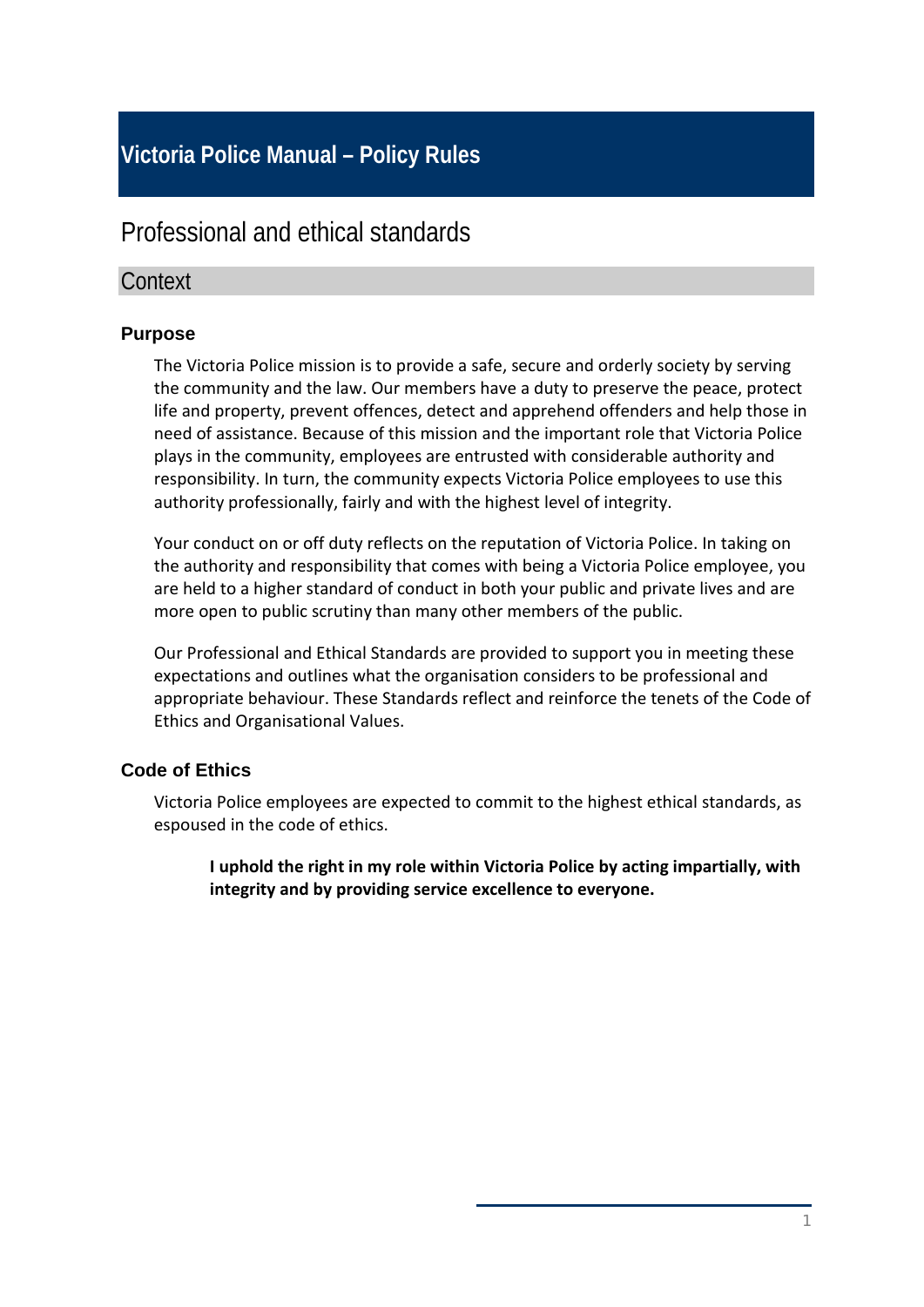# **Organisational Values**

The Organisational Values underpin Victoria Police's policies, procedures and practices and how employees interact with the community and each other.

| <b>Safety</b>      | The health, safety and wellbeing of our people, and ensuring<br>$\bullet$<br>healthy, safe and respectful workplaces, are integral to the success<br>of Victoria Police                |
|--------------------|----------------------------------------------------------------------------------------------------------------------------------------------------------------------------------------|
|                    | A strong safety culture, driven by an understanding and acceptance<br>$\bullet$<br>that the responsibility of health, safety and wellbeing rests with all<br>Victoria Police employees |
|                    | Our managers, supervisors and employees will focus on healthy and<br>safe behaviours and practices in the workplace and the community<br>in which they serve                           |
| Integrity          | Act with honesty, respecting the right of fair process for all<br>$\bullet$                                                                                                            |
|                    | Maintain confidentiality and respect those we deal with<br>$\bullet$                                                                                                                   |
|                    | Demonstrate moral strength and courage                                                                                                                                                 |
|                    | Behave with honour and impartiality<br>$\bullet$                                                                                                                                       |
| Leadership         | Are approachable and consistent when dealing with colleagues,<br>$\bullet$<br>partners and the community                                                                               |
|                    | Apply fair process                                                                                                                                                                     |
|                    | Strongly commit to the values of the organisation                                                                                                                                      |
|                    | Guide, trust, develop and empower colleagues                                                                                                                                           |
|                    | Make timely decisions that are guided by both values and evidence<br>$\bullet$                                                                                                         |
|                    | Inspire participation and commitment through a shared vision<br>$\bullet$                                                                                                              |
| <b>Flexibility</b> | Are open minded and adaptive to change<br>$\bullet$                                                                                                                                    |
|                    | Adopt an attitude of continuous improvement                                                                                                                                            |
|                    | Encourage creativity                                                                                                                                                                   |
|                    | Build partnerships with our community                                                                                                                                                  |
|                    | Welcome difference                                                                                                                                                                     |
|                    | Practise tolerance                                                                                                                                                                     |
| <b>Respect</b>     | Accept diversity with tolerance and understanding<br>$\bullet$                                                                                                                         |
|                    | Listen with patience, value opinions and provide feedback                                                                                                                              |
|                    | Are appreciative of and acknowledge the efforts of others                                                                                                                              |
|                    | Consider our internal and external customers                                                                                                                                           |
|                    | Inspire confidence through ethical and fair treatment of others<br>ensuring that our actions are not unlawfully discriminatory                                                         |
| <b>Support</b>     | Recognise and reward service of employees<br>٠                                                                                                                                         |
|                    | Provide empathy in a timely and genuine manner                                                                                                                                         |
|                    | Promote professional and career development                                                                                                                                            |
|                    | Care for the wellbeing of colleagues                                                                                                                                                   |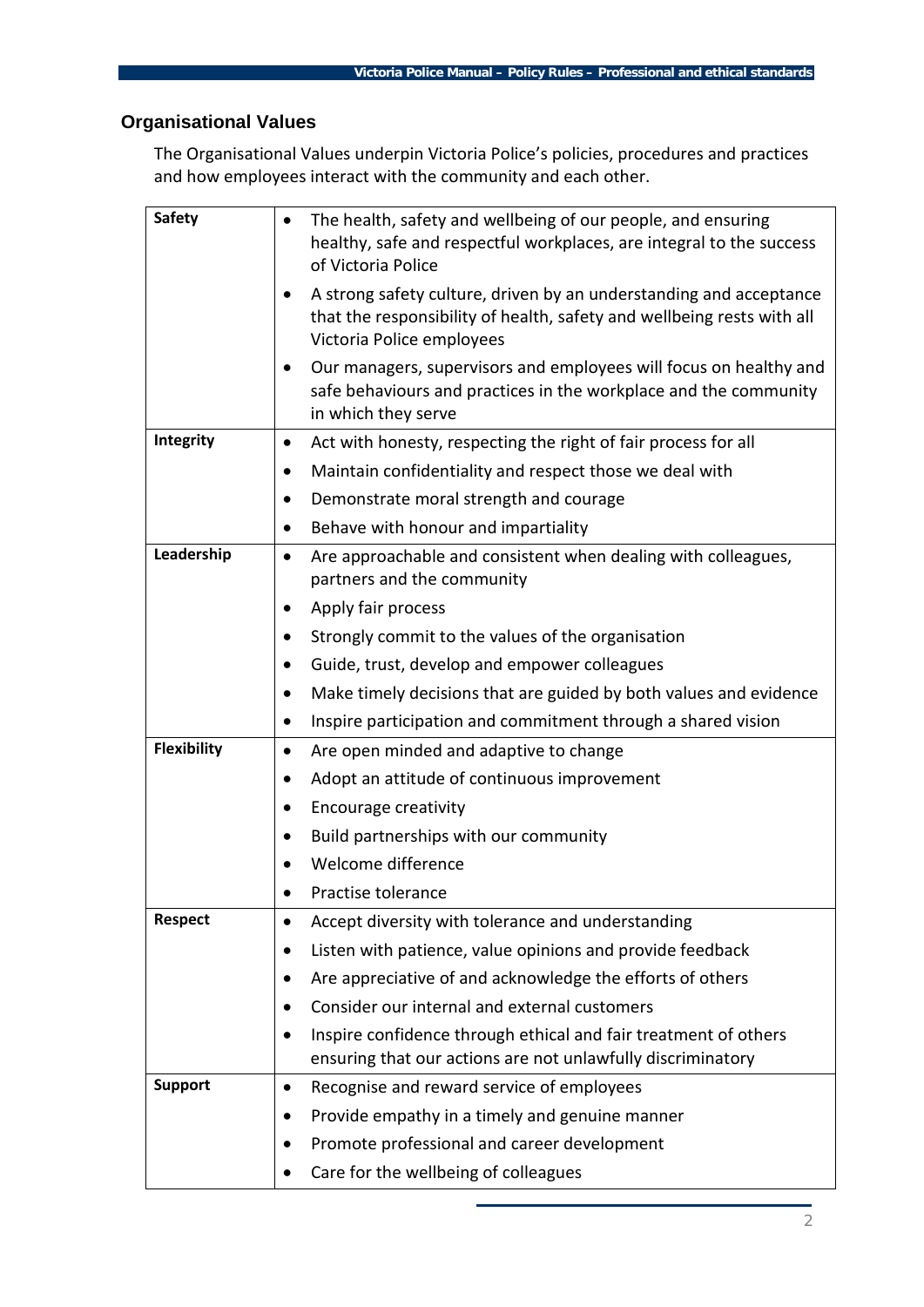| <b>Professionalism</b> | Accept responsibility, show commitment and lead by example<br>$\bullet$                      |
|------------------------|----------------------------------------------------------------------------------------------|
|                        | Achieve and contribute to the professional knowledge pool                                    |
|                        | Are accountable to both our internal and external customers                                  |
|                        | Maintain high personal standards, taking pride in our appearance<br>$\bullet$<br>and conduct |
|                        | Communicate openly, honestly and consistently<br>$\bullet$                                   |
|                        | Are transparent in our delivery and strive for service excellence                            |

## Application

The Professional and Ethical Standards provide the minimum standards that all employees must apply. Non-compliance with or a departure from the Professional Standards and Conduct may subject an employee to management or disciplinary action.

VPS employees must also comply with the **Code of Conduct for Victorian Public Sector Employees of Special Bodies**.

# Professional and ethical decision making

As a Victoria Police employee you will encounter many, varied and complex situations. Whatever the circumstances, you need to be able to make lawful, informed, professional and ethical decisions. While legislation and organisational policy rules and guidelines will direct or inform how to deal with certain matters, they cannot prescribe every situation or experience.

Using a decision making framework that has regard to ethics, organisational values and human rights will help you make decisions that reflect organisational standards and community expectations. When interpreting and applying legislation, policy rules and guidelines, or when there is an absence of policy direction:

- use the organisational values to inform your behaviour and decision making
- use the SELF test to help make ethical decisions; consider
	- **Scrutiny** will your decision withstand public scrutiny by the community, Victoria Police, the Independent Broad-based Anti-corruption Commission and other relevant parties?
	- **Ethical** is your decision ethical and in compliance with Victoria Police policies, practices or procedures? Does your decision comply with our Code of Ethics and our professional and ethical standards?
	- Lawful is your decision lawful having regard to the law, regulations and Victoria Police instructions? Does your decision properly consider human rights?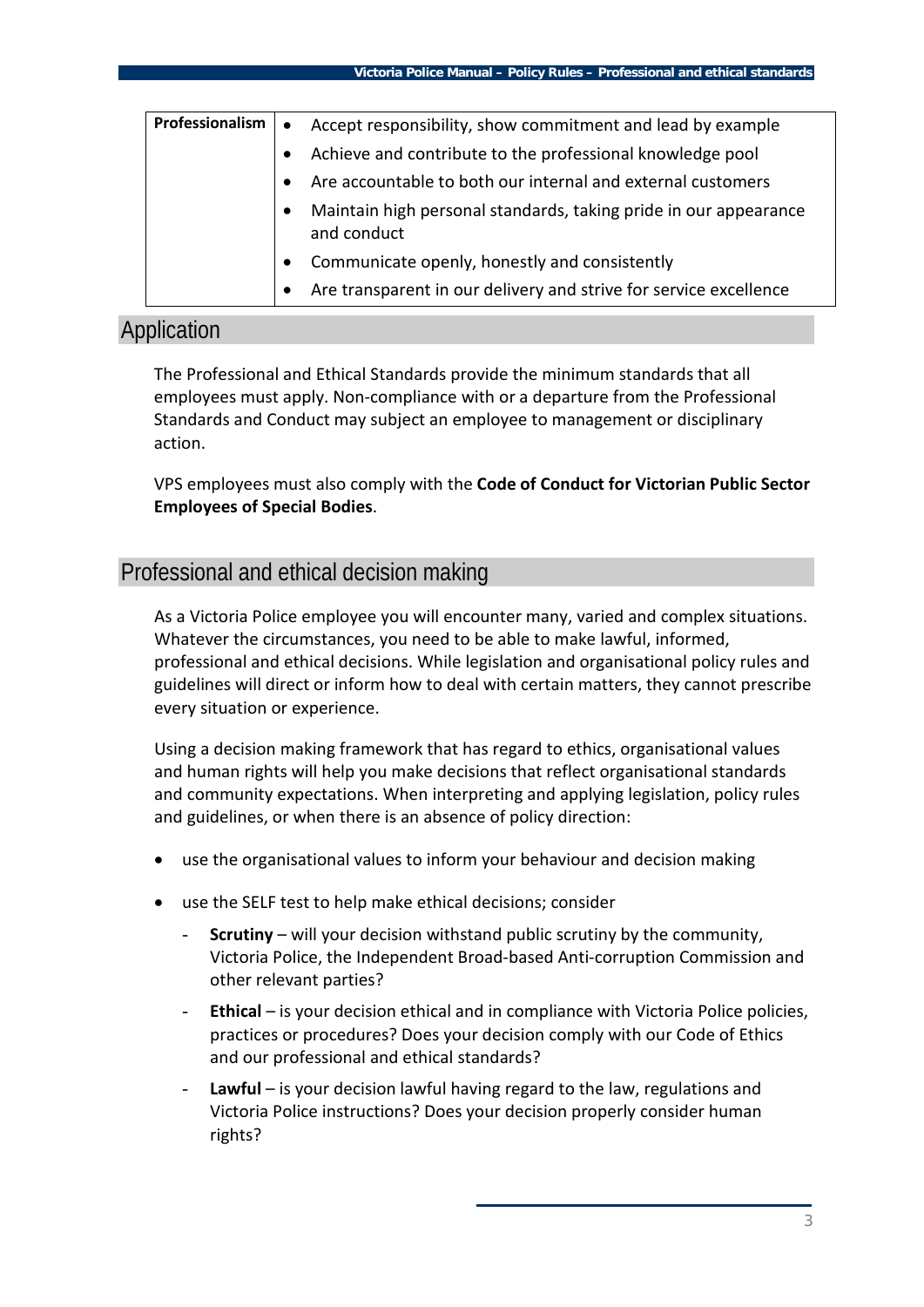- Fair is your decision fair on the community, your colleagues, your family, yourself and others? Does it support the community's expectation of the individual's right to equality?
- ensure that you properly consider human rights set out in the *Charter of Human Rights and Responsibilities Act 2006* when making a decision
- ensure that your decisions are compatible with human rights and that any limits on human rights are reasonable, justified and as least restrictive as possible
- seek advice from a supervisor or subject matter expert if you are unsure about how to deal with the situation
- monitor and review your decision, and be flexible in your approach to the situation.

### Responsibilities of managers and supervisors

Managers and supervisors play an influential role in creating an environment that upholds the professional and ethical standards and values of the organisation. They do this through their own behaviour and through how they lead and support their employees.

If you are a manager or supervisor you are expected to:

- personally demonstrate ethical and professional behaviour, and reinforce these standards in your workplace
- take action at the earliest opportunity if you believe an employee is not upholding the professional and ethical standards of the organisation
- provide your employees with adequate supervision and support, as is appropriate to their training, experience and duties
- encourage employees to make lawful, professional and ethical decisions, and support these decisions. Supervisors are responsible for the actions and decisions of employees when they are under their management or supervision, especially regarding matters of integrity and ethical standards.
- acknowledge and reward good work performed by your employees
- manage and support the performance and professional development of their employees. Address performance issues promptly and directly
- create a working environment that fosters open and honest communication and the use of initiative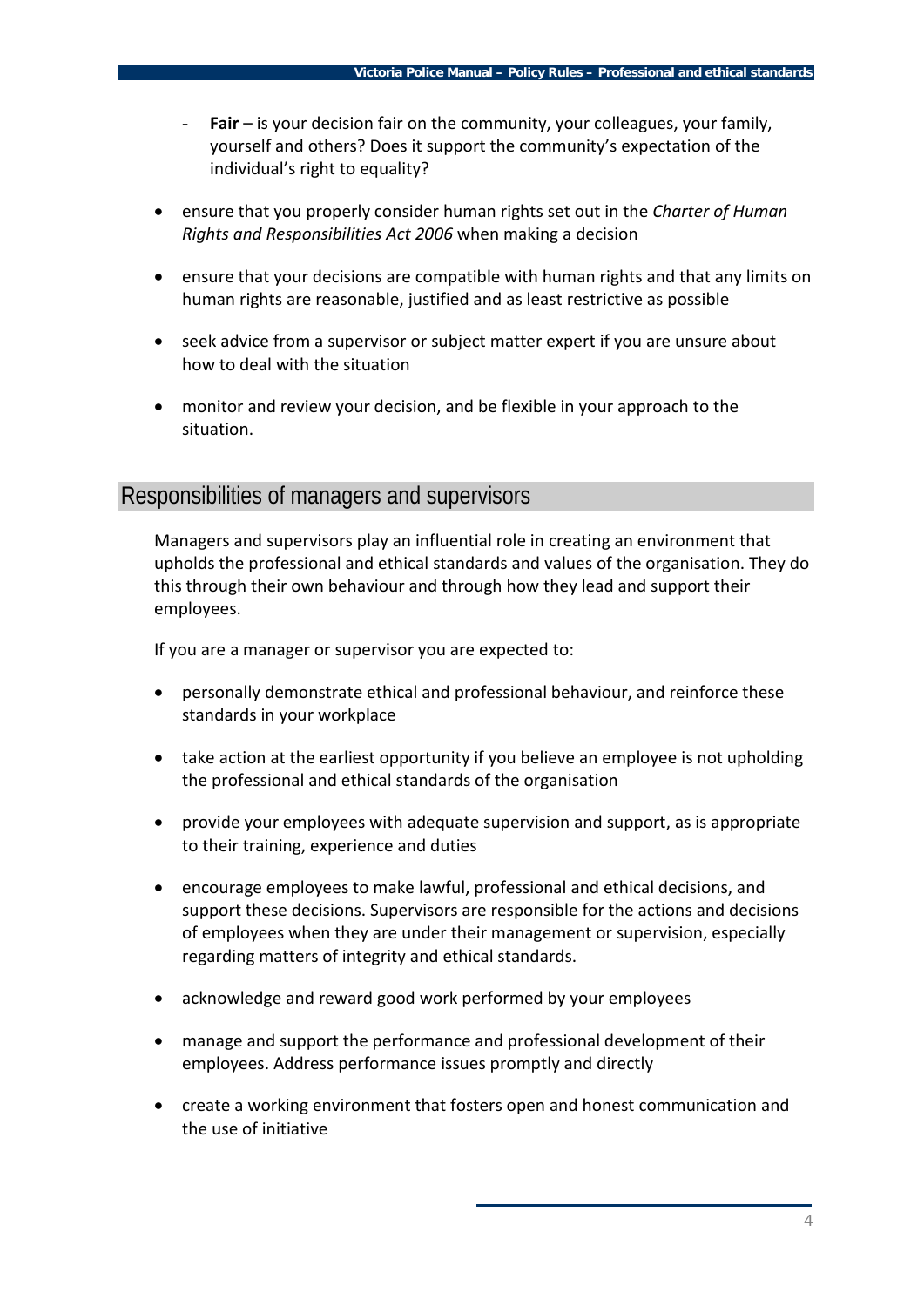- demonstrate a commitment to Victoria Police policies and strategies and communicate new policies or practices to employees
- contribute to the development of the organisation by identifying and implementing improvements to policy and practice and encouraging your employees to do the same
- be proactive in your attitude, behaviour and performance to act against harassment, bullying and discriminatory activities and/or language; you must take all reasonable precautions to prevent such behaviour. For further details see **VPMP Bullying, discrimination and harassment**
- delegate responsibility for particular functions or activities to other employees; however, you are still accountable for the decisions and actions of those employees within the scope of the delegation.

Managers and supervisors are also required to comply with the additional responsibilities provided in the **VPMP Workplace management and supervision**.

### Employee's responsibilities

#### **Performance and conduct**

As a Victoria Police employee you are expected to:

- conduct yourself, both during and outside working hours, in a manner that protects your reputation and the reputation of the organisation
- provide an impartial, prompt and professional service to internal and external customers
- take responsibility for and be prepared to account for your decisions and actions
- take responsibility for your own performance in line with your professional development and assessment plans
- continuously improve your professional knowledge and skills and keep up to date with new or revised legislation, policies and organisational strategies.
- when witness to an incident, either on or off duty, cooperate fully with any investigation and promptly make a statement if required to by an investigator from a law enforcement agency.

#### **Use of authority**

Whatever your position, you may only act within the authority given to you in legislation and by Victoria Police through your position accountabilities and organisational policies.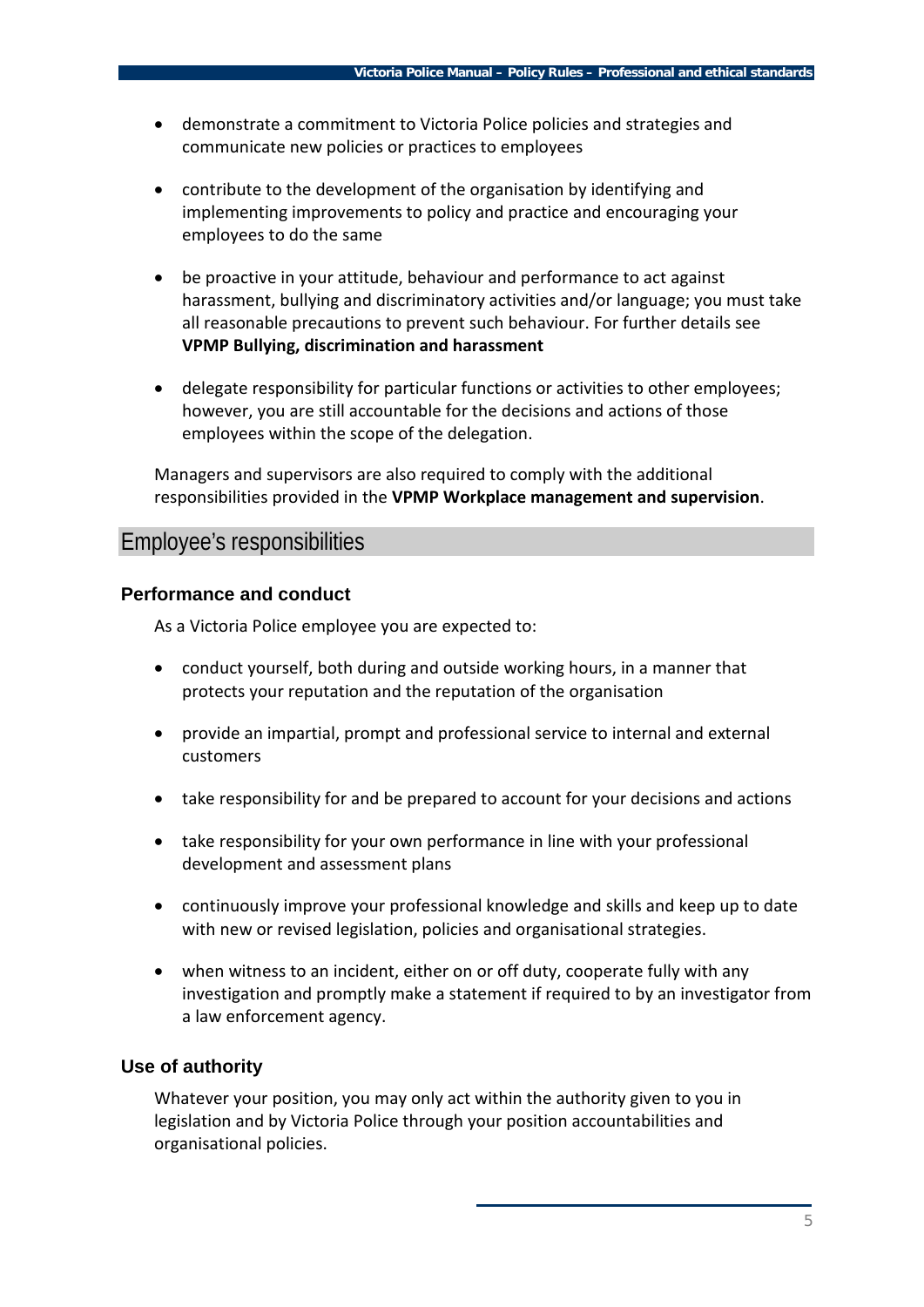Other than in an official capacity, your position as an employee should not be used to influence or affect persons who you or your family or friends are having a private dispute with. Police members should not investigate matters involving family, friends or other associates. See **VPMP Managing conflict of interest** for further requirements regarding the use of police powers.

#### **Police members – liability for duty**

In addition to the above responsibilities, police members:

- must carry their certificate of identity when on duty (unless performing covert duty)
- are always liable for duty whether:
	- rostered for duty or not
	- in uniform or plain clothes
	- performing duty which has been detailed, or not engaged in specific duties
- are bound to act in the execution of your duty when called upon by any person having authority to do so, or when circumstances demand such action.
- must not act in matters involving only civil disputes, except where legislation or policy requires you to be involved.
- must not make inquiries unconnected with police duties, at the request of individuals or organisations.

### Uniform and appearance

How you present yourself as a representative of Victoria Police can have as much impact upon the professional image and reputation of the organisation as your actions. When you are on duty your individual style does not have precedence over the organisation's responsibility to provide a consistent and professional image and a safe workplace. Therefore:

- Your clothing, grooming and personal accessories:
	- must project a favourable image of Victoria Police as a professional and disciplined organisation
	- must not be extreme or detract from the need to present as employees of a disciplined and professional organisation.
- Police members must have regard to the dress and appearance standards detailed in **Uniform and Appearance Standards**. In applying these Guidelines, bear in mind your responsibility to:
	- present a neat, clean and professional image
	- provide a visible presence to the community
	- contribute to your own personal health and safety.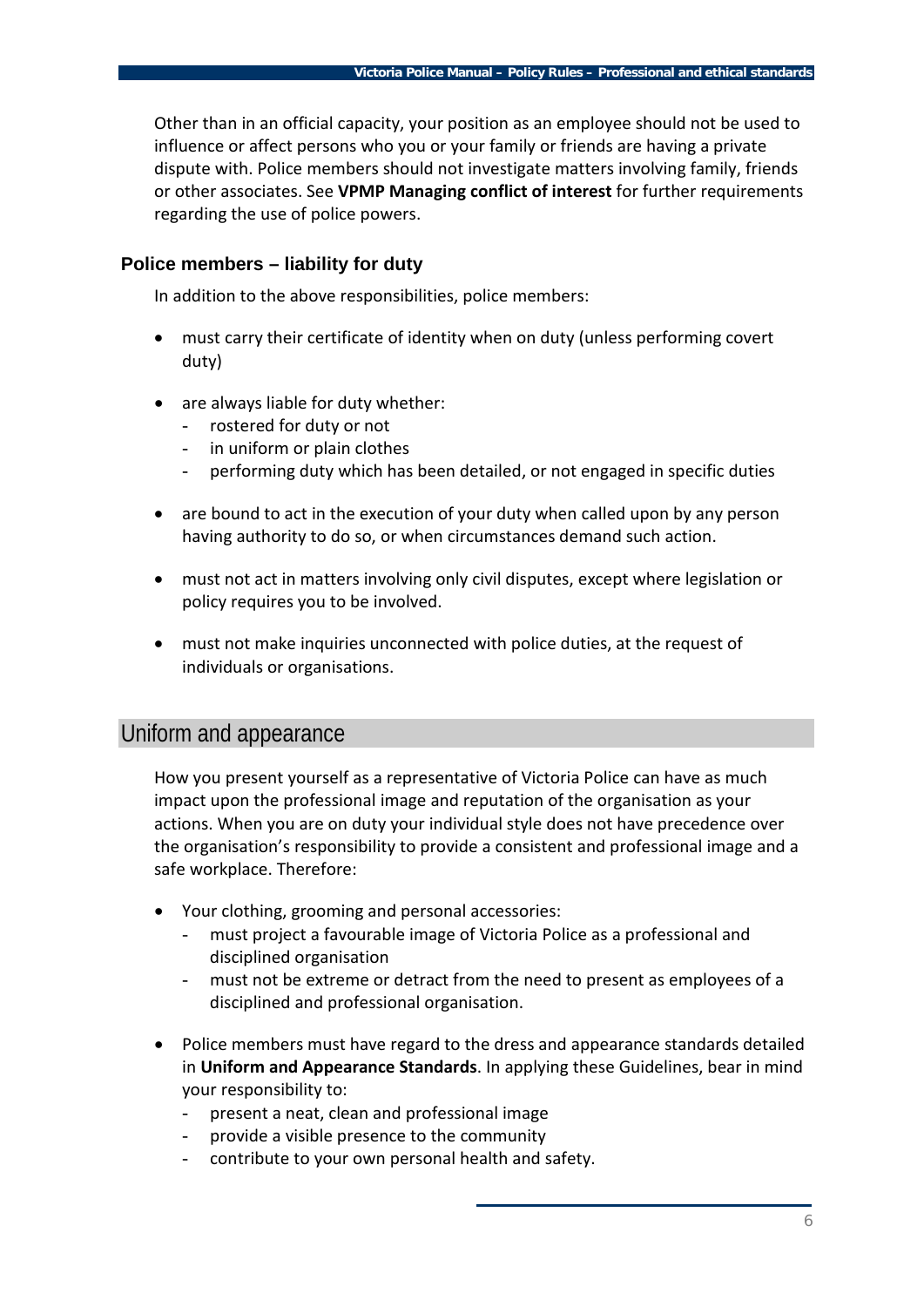• Work Unit Managers and supervisors have a responsibility for ensuring that the dress and appearance of their employees reflects and supports the professional image of Victoria Police.

### Fitness for work

You are expected to be fit for work for the health and safety of yourself, your colleagues and the public. If you have any doubt about your ability to perform your duties due to illness, injury, or due to taking medication notify a supervisor or manager so that appropriate action can be taken, such as taking leave, modifying duties or obtaining welfare support or medical attention.

### Alcohol and other drugs

You have a health and safety obligation to yourself, your colleagues and the public to be unaffected by alcohol or other drugs when performing your duties. Victoria Police has established specific policy rules regarding alcohol and other drugs, which you are required to comply with. See **VPMP Alcohol and other drugs: Workplace responsibilities**.

If you consume alcohol off duty, you are encouraged to do so in a responsible and safe manner and must ensure that it does not affect your ability to meet the policy requirements. You are reminded that use of illicit drugs is a criminal act and that Victoria Police will not tolerate this activity by its employees.

If an employee is experiencing problems with alcohol or other drug use, Victoria Police can assist them with welfare assistance and counselling. If you are experiencing such problems, you are encouraged to talk to your supervisor or manager, and seek the welfare assistance and referral available through Welfare Services.

# Conflict of interest

A conflict of interest arises if your personal interests influence, or appear to influence, the impartial performance of your duties. Conflicts of interest can damage the confidence and trust members of the public have in Victoria Police and its employees, whether they are actual, potential or perceived conflicts. Having a conflict of interest is not unethical in and of itself. However, it can become an issue if the situation is not appropriately managed.

You are required to identify actual, potential and perceived conflicts of interest between your role as a public servant and your private interests. You must take all reasonable steps to avoid conflicts of interest. If you identify a conflict of interest or if you are unsure if one exists, discuss the matter with your supervisor so that they can assist you to resolve the matter. All conflicts of interest must be resolved in favour of the public interest**.**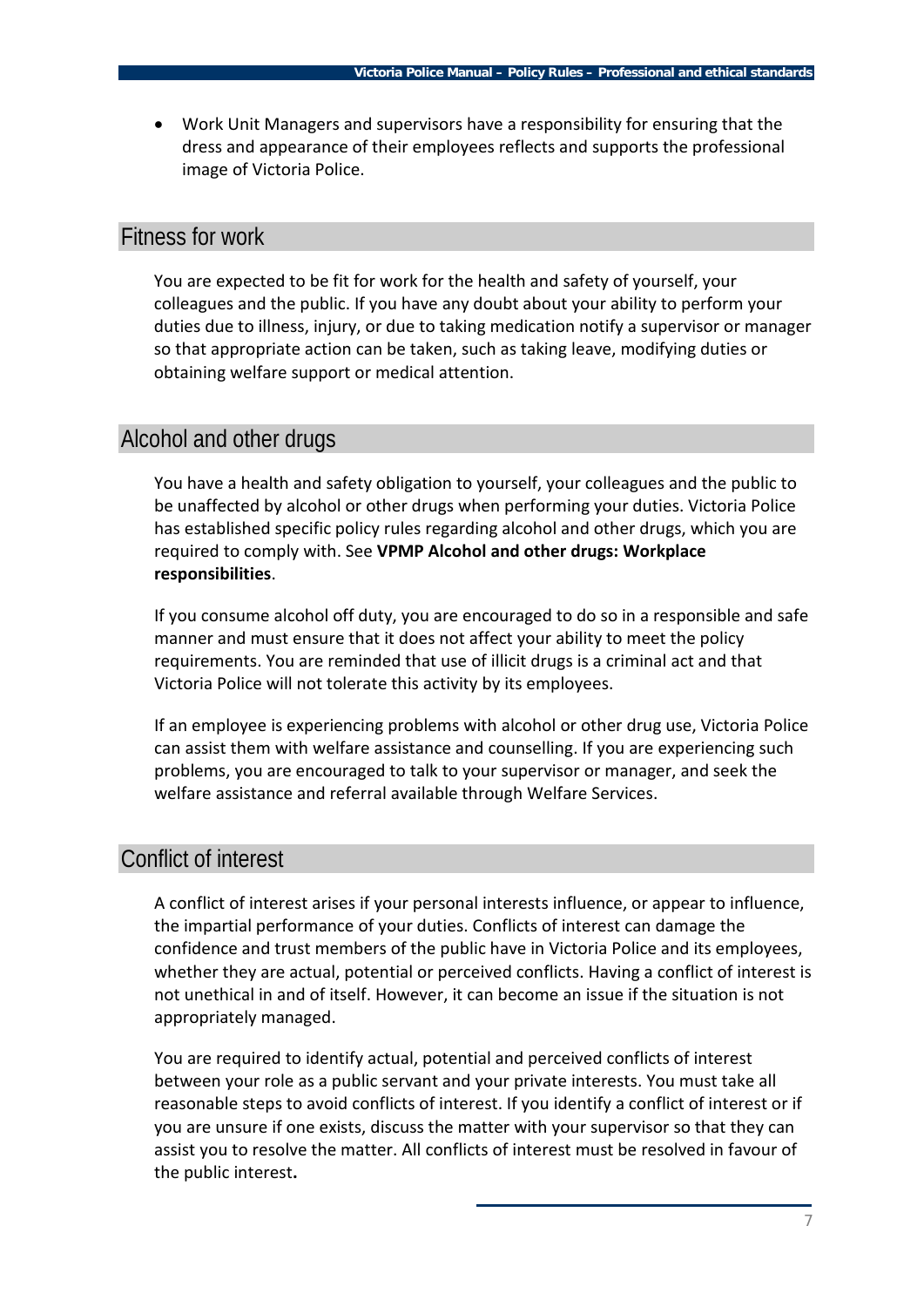In Victoria Police, there are some common situations where conflict of interest issues can arise, including secondary employment and outside interests, offers of gifts and benefits, pecuniary interests and associations. You are required comply with the specific policy and procedures. Refer to **VPMP Managing conflict of interest** for further details on these requirements.

## Information handling

### **Use and disclosure of information**

As an employee, you have access to and are exposed to a significant amount of information that the organisation Victoria Police obtains, receives and holds to carry out its law enforcement and community policing functions and to manage the organisation. This law enforcement data and police information contains confidential and personal information which must be collected, used, disclosed and managed sensitively and appropriately. You are responsible for the appropriate collection and handling of confidential, private and sensitive information and maintaining the integrity of such information.

Unless specifically authorised by law or Victoria Police policy, you must not collect, access, use or disclose any police information if it is your duty to not collect access, make use of or disclose the information. For further details, see **VPMP Information management and information security framework.**

### **Commenting on political matters**

- You must not publicly comment on the administration of any government department as a Victoria Police employee, see s.95, *[Constitution Act 1975](http://palmer.intranet.vic.gov.au/l2d/C/ACT00827/index.html)*.
- During the performance of your duties you must:
	- observe strict neutrality in all matters connected with politics
	- not criticise the Government or any employee or act of the Government
- You must not sign petitions or other applications concerning the administration of government departments. When necessary, make representations on such subjects through a Department Head.

## Use of resources

### **Work related use**

As a public service organisation, Victoria Police has an obligation to the community to properly manage its physical and financial resources. Any use of facilities and resources must be properly authorised and managed in accordance with relevant financial management legislation and policy rules. See the **Accounting Manual**.

### **Personal use**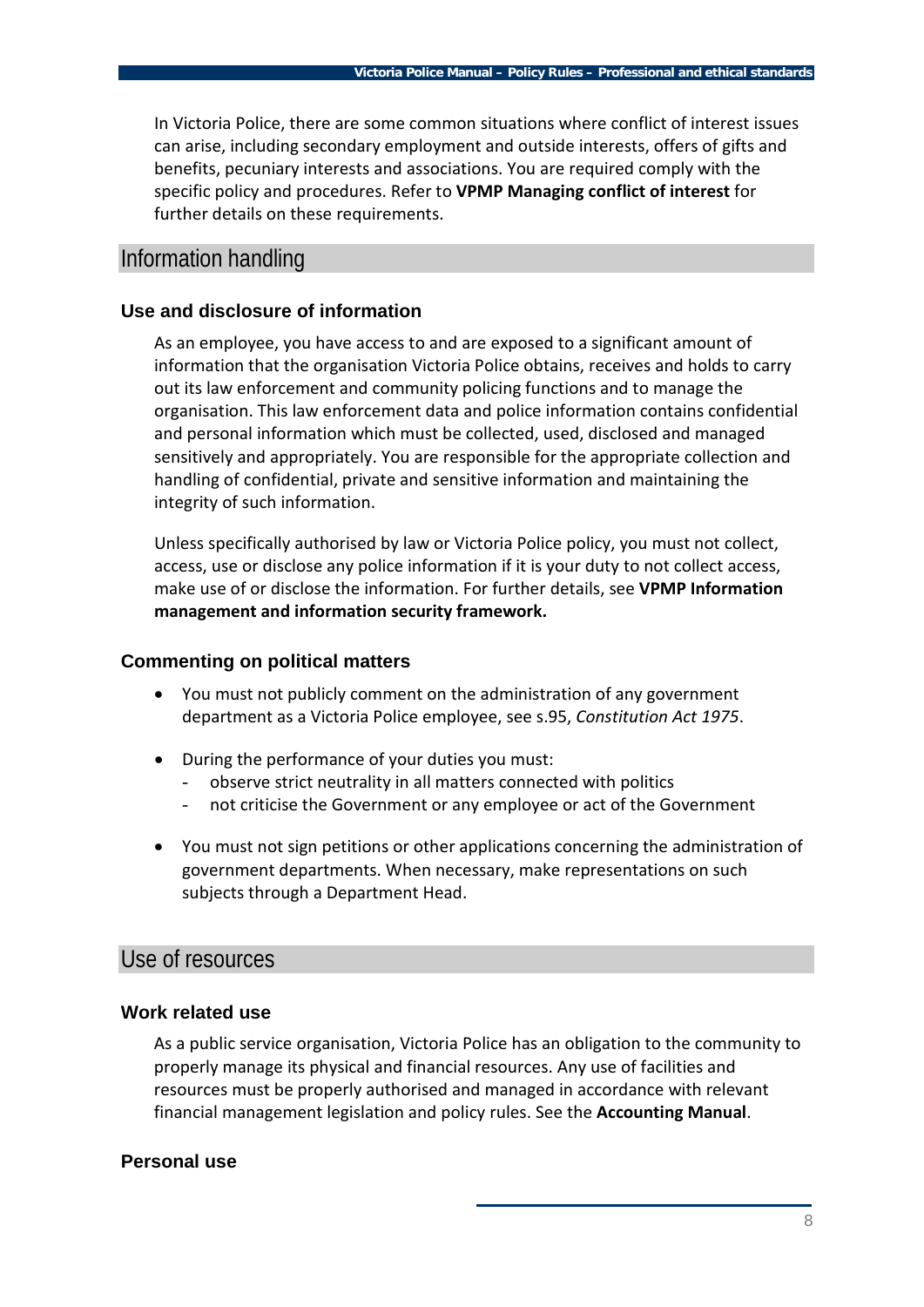- Generally, you must not use Victoria Police facilities and resources for private gain. However, incidental and occasional personal use of Victoria Police facilities and equipment is permitted if it:
	- constitutes a minor use of facilities and resources
	- does not interfere with work responsibilities
	- is endorsed by a Work Unit Manager.
- The occasional use of personally owned equipment for personal activities during work time is only permitted if it:
	- does not interfere with work responsibilities
	- does not pose an OH&S or information security risk
	- is endorsed by a Work Unit Manager.
- You must not use work time or resources for activities connected with any secondary employment, outside interests or running a business.
- If you are unsure whether your intended use of Victoria Police facilities or resources is acceptable or not, seek advice from a supervisor.

# Reporting misconduct and corruption

#### **Obligation to report**

Our integrity as employees depends on our personal conduct and willingness to act against misconduct. Employees are required to report any act or suspected act of corruption or misconduct committed by any other Victoria Police employee. Police members are obliged under s.167(3) of the *Victoria Police Act* to report any act or suspected act of misconduct. Likewise, VPS employees are required to report any act or suspected act of misconduct. Employees who discharge this duty can expect support from their colleagues and from the organisation.

You should report such acts or suspected acts directly to Professional Standards Command (PSC), but you may report them to the Independent Broad-based Anticorruption Commission or to any supervisor. If you report to a supervisor, the supervisor must immediately notify PSC.

#### **Support for internal sources**

If you make a report as an internal source you will be fully supported by Victoria Police, regardless of the outcome of the investigation or any subsequent criminal or disciplinary process. The Internal Witness Support Unit will co-ordinate support and assist to ensure your local managers provide the support you are entitled to.

Employees are reminded that victimisation and interference of internal sources, or causing others to do the same, is a criminal offence, punishable by a fine, imprisonment or both.